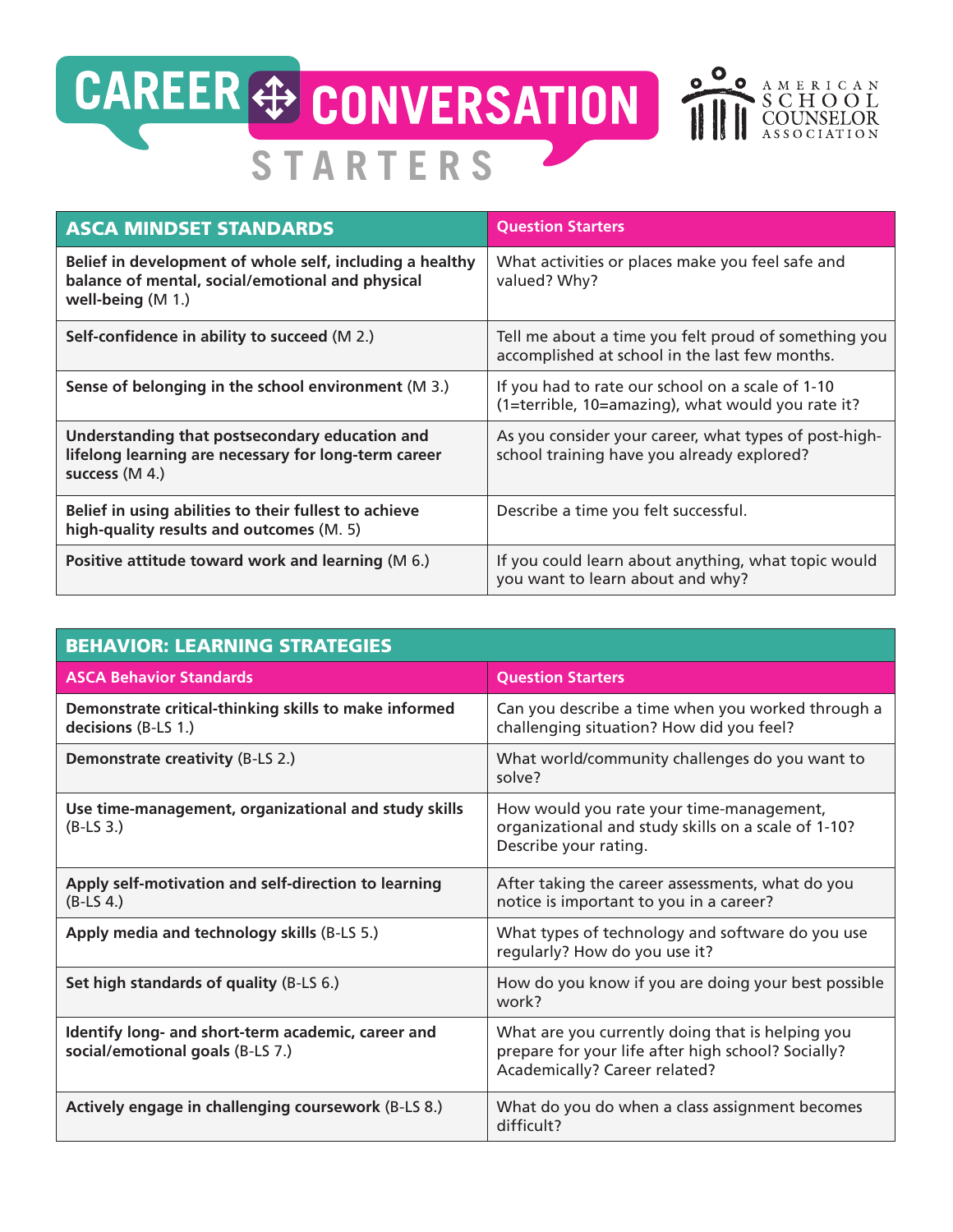| <b>ASCA Behavior Standards</b>                           | <b>Question Starters</b>                      |
|----------------------------------------------------------|-----------------------------------------------|
| Gather evidence and consider multiple perspectives to    | What information would be important to know   |
| make informed decisions (B-LS 9.)                        | about a career?                               |
| Participate in enrichment and extracurricular activities | What kinds of things do you enjoy doing after |
| $(B-LS 10.)$                                             | school? On weekends? In the summer?           |

| <b>BEHAVIOR: SELF-MANAGEMENT SKILLS</b>                                                                                      |                                                                                                                                    |  |
|------------------------------------------------------------------------------------------------------------------------------|------------------------------------------------------------------------------------------------------------------------------------|--|
| <b>ASCA Behavior Standards</b>                                                                                               | <b>Question Starters</b>                                                                                                           |  |
| Demonstrate ability to assume responsibility (B-SMS 1.)                                                                      | Tell me about your responsibilities in and out of<br>school.                                                                       |  |
| Demonstrate self-discipline and self-control (B-SMS 2.)                                                                      | Could you tell me about a time when you felt angry<br>or disappointed and you dealt with the situation<br>really well?             |  |
| Demonstrate ability to work independently (B-SMS 3.)                                                                         | Tell me about the last class assignment you did on<br>your own.                                                                    |  |
| Demonstrate ability to delay immediate gratification for<br>long-term rewards (B-SMS 4.)                                     | Tell me about a time you wanted something and had<br>to wait a long time for it.                                                   |  |
| Demonstrate perseverance to achieve long- and short-<br>term goals (B-SMS 5.)                                                | Tell me about a time you set a goal for yourself and<br>stuck to it.                                                               |  |
| Demonstrate ability to overcome barriers to learning<br>$(B-SMS 6.)$                                                         | Describe a time you had difficulty learning something<br>in one of your classes. How did you overcome the<br>problem?              |  |
| Demonstrate effective coping skills when faced with a<br>problem (B-SMS 7.)                                                  | Think about a time when you did not handle a<br>problem well. What do you wish you had done<br>better?                             |  |
| Demonstrate the ability to balance school, home and<br>community activities (B-SMS 8.)                                       | If you had more time in your schedule, what would<br>you like to do with it?                                                       |  |
| Demonstrate personal safety skills (B-SMS 9.)                                                                                | Think about your safety here at school. What kinds<br>of things might happen that could make you or other<br>students feel unsafe? |  |
| Demonstrate ability to manage transitions and ability to<br>adapt to changing situations and responsibilities<br>(B-SMS 10.) | Think about a change you went through recently<br>either at home or school. How did you adapt to that<br>change?                   |  |

| <b>BEHAVIOR: SOCIAL SKILLS</b>                                                        |                                                                                                                        |  |
|---------------------------------------------------------------------------------------|------------------------------------------------------------------------------------------------------------------------|--|
| <b>ASCA Behavior Standards</b>                                                        | <b>Question Starters</b>                                                                                               |  |
| Use effective oral and written communication skills and<br>listening skills (B-SS 1.) | Think about how you speak with, write and listen to<br>others. Which of those is your strength?                        |  |
| Create positive and supportive relationships with other<br>students (B-SS 2.)         | How do you show support and kindness to other<br>students?                                                             |  |
| Create relationships with adults that support success<br>$(B-SS 3.)$                  | As you think about your future career, what adults<br>might help you think about or reach your future<br>career goals? |  |